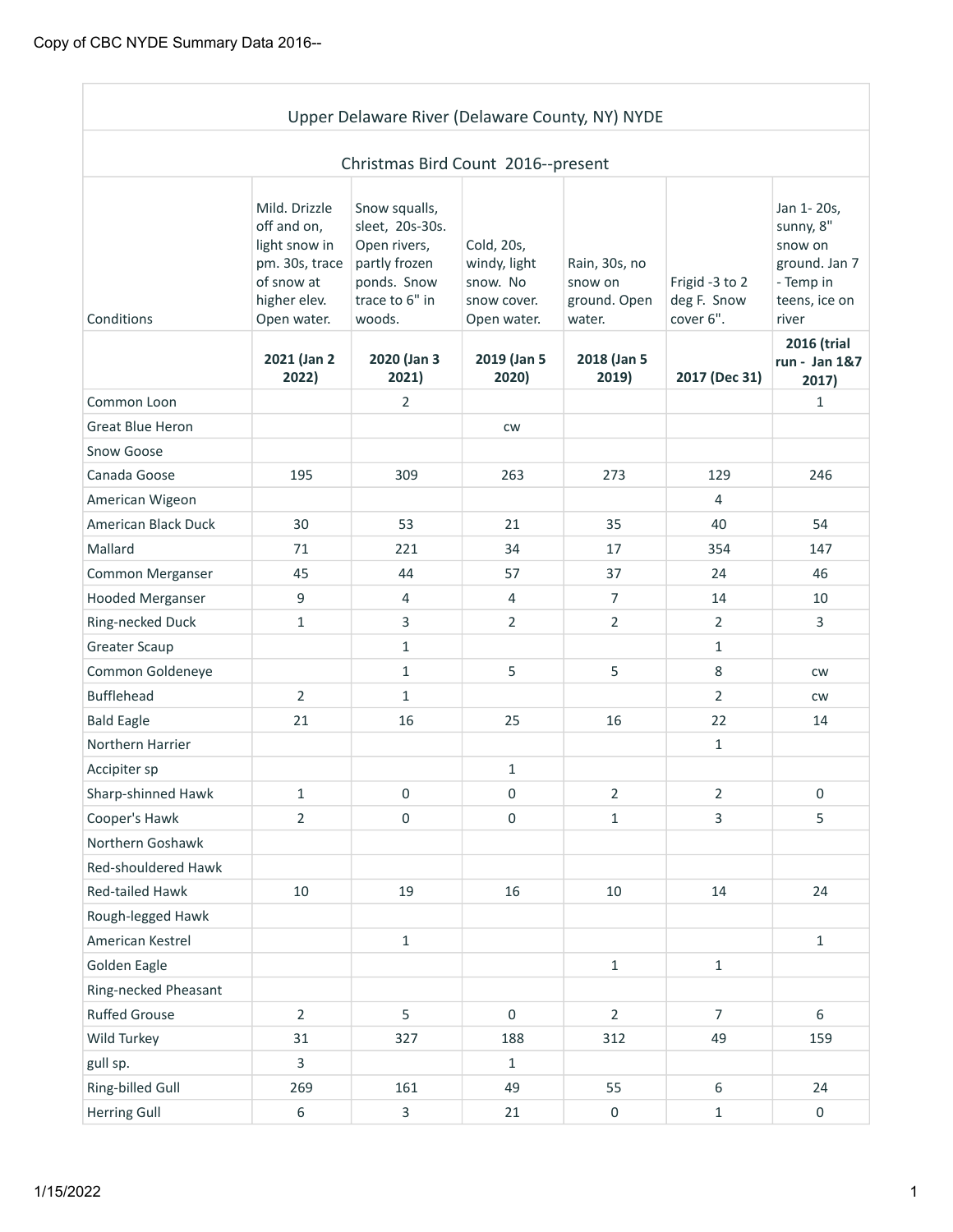## Copy of CBC NYDE Summary Data 2016--

| Rock Pigeon                   | 414            | 249              | 275              | 347            | 128              | 302            |
|-------------------------------|----------------|------------------|------------------|----------------|------------------|----------------|
| Mourning Dove                 | 358            | 88               | 67               | 206            | 206              | 169            |
| Eastern Screech-Owl           | $\mathbf{1}$   | $\mathbf{1}$     |                  |                |                  |                |
| <b>Great Horned Owl</b>       |                | $\overline{2}$   |                  |                |                  |                |
| <b>Barred Owl</b>             |                | $\mathbf 1$      |                  |                | $\mathbf 1$      | $\mathbf 1$    |
| Northern Saw-whet Owl         |                |                  |                  |                |                  |                |
| <b>Belted Kingfisher</b>      | $\overline{2}$ | $\overline{2}$   | $1\,$            | $\mathbf{1}$   | $\boldsymbol{0}$ | $\overline{2}$ |
| Yellow-bellied Sapsucker      |                |                  |                  |                | $\mathbf{1}$     |                |
| Red-bellied Woodpecker        | 6              | 6                | $\overline{4}$   | $\mathbf{1}$   | $\overline{2}$   | $\overline{4}$ |
| Downy Woodpecker              | 30             | 23               | 37               | 25             | 18               | 18             |
| Hairy Woodpecker              | 8              | $\,8\,$          | $\overline{7}$   | 6              | 10               | 11             |
| Northern Flicker              |                |                  |                  |                |                  |                |
| Pileated Woodpecker           | $\mathbf{1}$   | $\mathbf{1}$     | <b>CW</b>        |                | $\overline{2}$   | $\mathbf{1}$   |
| Northern Shrike               |                |                  |                  |                |                  |                |
| <b>Blue Jay</b>               | 156            | 116              | 173              | 57             | 155              | 125            |
| American Crow                 | 386            | 517              | 620              | 287            | 562              | 243            |
| Common Raven                  | 65             | $\,8\,$          | $10\,$           | 9              | 12               | 6              |
| <b>Horned Lark</b>            |                |                  |                  |                |                  |                |
| <b>Black-capped Chickadee</b> | 533            | 482              | 526              | 503            | 200              | 351            |
| <b>Tufted Titmouse</b>        | 18             | 20               | 21               | 16             | 11               | 8              |
| Red-breasted Nuthatch         | 15             | 18               | 5                | $\overline{2}$ | 3                | $\overline{2}$ |
| White-breasted Nuthatch       | 52             | 46               | 33               | 43             | 10               | 33             |
| <b>Brown Creeper</b>          | $\overline{7}$ | 3                | 6                | 5              | 3                | $\overline{2}$ |
| Carolina Wren                 | 5              | $\overline{3}$   | $\overline{2}$   | $\overline{3}$ | $\mathbf{1}$     | 3              |
| Golden-crowned Kinglet        | 14             | $1\,$            | 15               | $\overline{2}$ | 21               | $\overline{2}$ |
| Eastern Bluebird              | 10             | $\overline{3}$   | $\overline{7}$   | CW             | $\boldsymbol{0}$ | 16             |
| Hermit Thrush                 |                |                  | $1\,$            |                |                  |                |
| American Robin                | $\mathbf 1$    | 3                | $\mathbf 1$      |                |                  | 3              |
| <b>European Starling</b>      | 258            | 234              | 210              | 556            | 71               | 202            |
| Northern Cardinal             | 32             | 27               | 41               | 30             | 36               | 37             |
| Cedar Waxwing                 | 149            |                  |                  |                |                  | cw             |
| Sparrow sp                    |                |                  | $\mathbf{1}$     |                |                  |                |
| American Tree Sparrow         | 16             | 16               | 5                | 3              | 32               | 19             |
| Song Sparrow                  | 6              | $\boldsymbol{0}$ | 4                | 4              | $\mathbf{1}$     | $\overline{7}$ |
| White-throated Sparrow        | 19             | $\boldsymbol{6}$ | 16               | 17             | 9                | $\overline{3}$ |
| White-crowned Sparrow         |                |                  |                  |                |                  | $\mathbf{1}$   |
| Dark-eyed Junco               | 192            | 57               | 186              | 30             | 684              | 117            |
| <b>Snow Bunting</b>           |                | CW               |                  |                | ${\sf\small CW}$ | 32             |
| Red-winged Blackbird          |                |                  |                  |                |                  | $\mathbf{1}$   |
| Common Grackle                |                |                  |                  |                |                  |                |
| Brown-headed Cowbird          | $\mathbf 1$    |                  |                  |                |                  |                |
| Pine Grosbeak                 |                |                  |                  |                |                  |                |
| Purple Finch                  | 10             | ${\sf\small CW}$ | $\boldsymbol{0}$ | $\overline{2}$ | $\boldsymbol{0}$ | 13             |